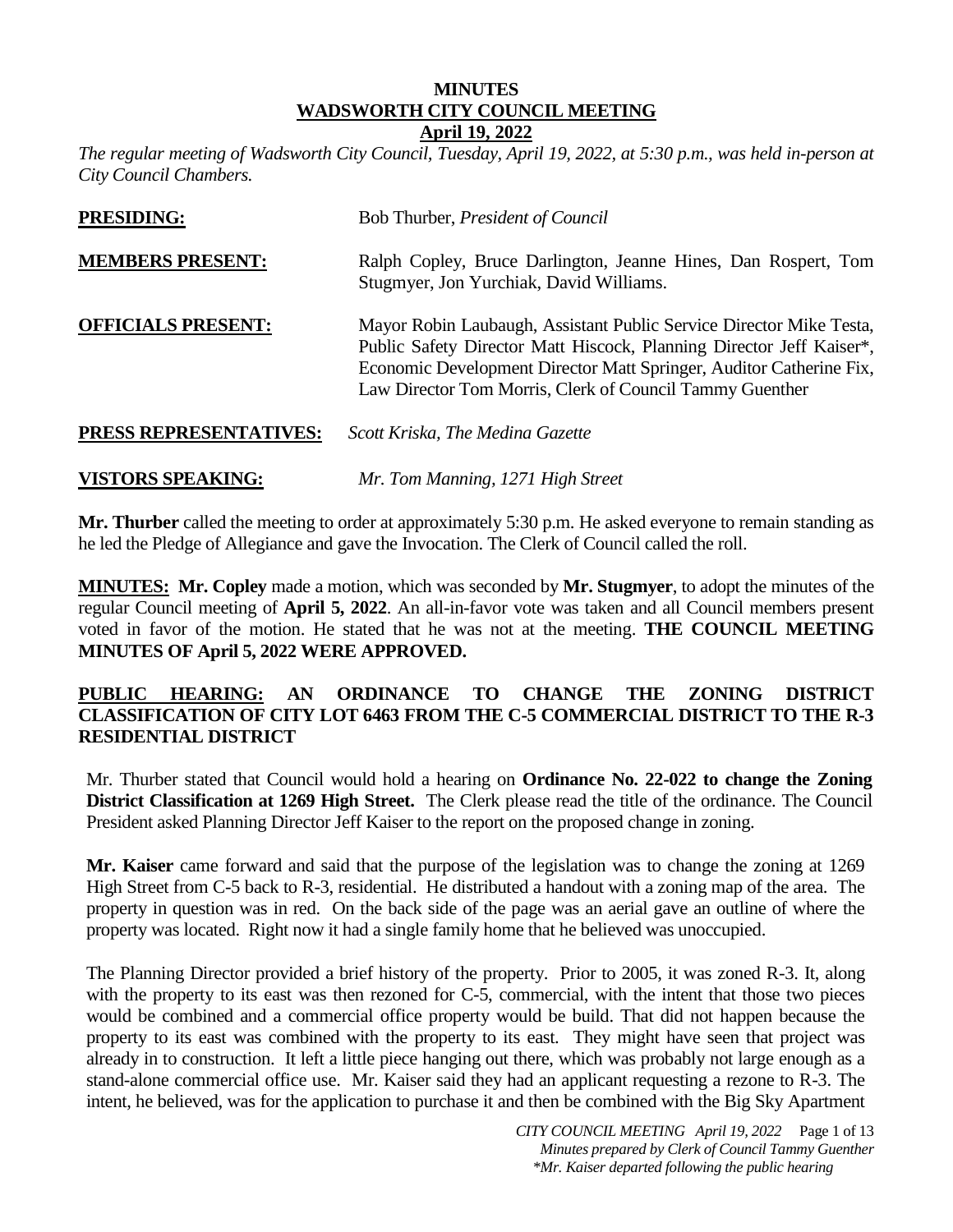properties to do something in the future, whether for additional parking or the need for updated amenities, and possibly, another building or two. Obviously with the C-5 zoning, it did not have any value for them at that point. Looking at all of the facts, the Planning Commission recommended a rezone of that property to R-3, residential. Mr. Kaiser asked the Council members for any questions and there were none.

At that point, Mr. Thurber declared the Council hearing was open for public comment. He asked for anyone in the audience who would like to speak to please come forward and state their name and address.

**Tom Manning** of 1271 High Street came to the podium, saying he was the owner of Big Sky Apartments next door. He said the description was very accurate. The property was a sliver next to them that would be useful to them but probably not to anyone else. They would do amenities for tenants. They were looking at possibly putting a clubhouse, some greenspace, and it would alleviate some of their parking issues at Big Sky. They would like to get it changed. They did not own it yet. They were supposed to close that Friday on the deal. It was contingent upon getting the zoning change. Otherwise it would sit vacant for quite a long time. The house that was on it was falling apart and would need to be raised. There was an abandoned car in the driveway – things like that. They would clean all of it up and get it back to green space and the way it should be.

There were no other speakers.

Mr. Thurber noted that per Council Rule number 17, Council did not typically vote on the zoning legislation on the night of a public hearing, though at times did suspend that rule. He thought that Mr. Stugmyer might do that this evening.

Mr. Darlington made a motion to close the public hearing, which was second by Mr. Stugmyer. An all in favor vote was taken and all Council members present voted in favor of the motion. Mr. Thurber declared that the public hearing was closed.

## **VISITORS SPEAKING:** *None*

**CORRESPONDENCE:** Three items were reported by the Clerk:

-Two fiscal certificates from the City Auditor verifying funds as presented in Ordinance Nos. 22-038 and 22- 039, which were both on the Council's agenda that day for first reading.

-An application from the Ohio Division of Liquor Control for a new liquor license from SPIRITS GRILLE LLC. d/b/a Spirits Bar & Grille @ 127 Watrusa Avenue.

Copies of the application were distributed to all of Council. If no Council member objected, the Clerk said she would return the application to the Division of Liquor Control by the end of the week.

**Mr. Copley** asked the Public Safety Director if he knew whether that person had operated a spirits enterprise. Mr. Hiscock said it was a little bit more of a report than normal with that particular application. He told Council that no record or history of that particular applicant involvement with the Division of Liquor Control offense and / or enforcement action on behalf of the Wadsworth Police Department. However, as many members of the Council and those in attendance that evening understood, there had been several enforcement actions taken at 127 Watrusa Avenue over the years. Therefore, they were not without report in regard to law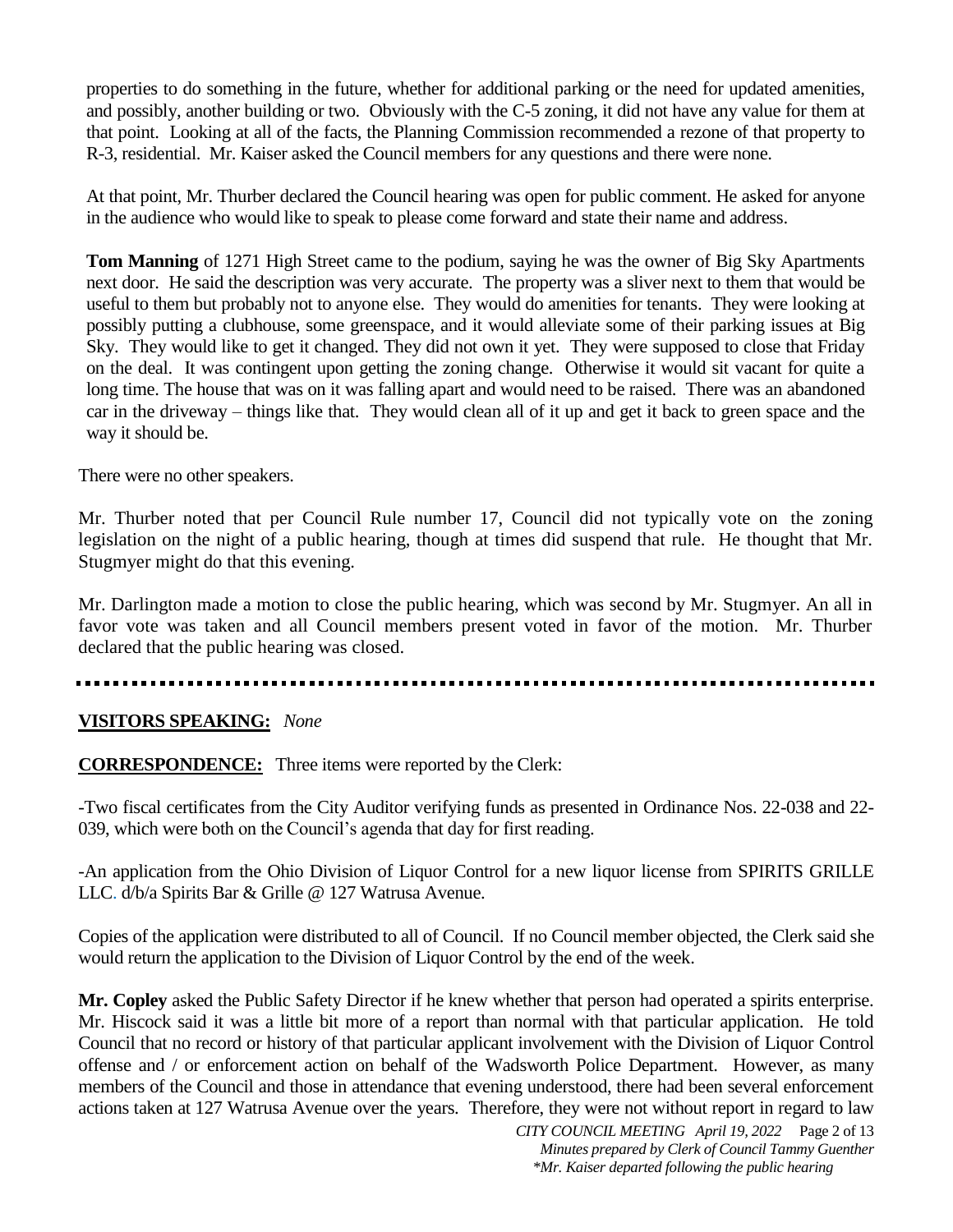enforcement and alcohol related offenses at that address; but none of those had anything to do with this particular applicant on this new license. He was not recommending a hearing. Mr. Copley thanked him.

## *LEGISLATION***:**

*The following legislation was read for the first time and acted upon as follows:*

## **RESOLUTION NO. 22-06 (1st RDG.): A RESOLUTION DOCUMENTING AND DECLARING THE USE AND EXPENDITURES OF CORONAVIRUS STATE AND LOCAL FISCAL RECOVERY FUNDS RECEIVED THROUGH THE AMERICAN RESCUE PLAN ACT BY THE CITY OF WADSWORTH; AND DECLARING AN EMERGENCY**

Sponsored by President of Council Bob Thurber

The Clerk read the ordinance and Mr. Copley followed with a question. From his understanding, the resolution was a reporting mechanism to the federal government of funds received to the tune of \$2.6M. **Ms. Fix** responded that yes, in order to minimize the reporting and to give the City more advantage in the flexibilities in reporting because it could be very detailed and challenging. This resolution simplified the reporting. Basically they were electing to take the \$10M revenue replacement option, which did not pertain to any of the spending. It was just a reporting election.

Mr. Copley said then, it was strictly for reporting. When he read the final rule, it also appeared to him that it also gave more flexibility in the spending of funds. Ms. Fix said it could, yes. This was basically the first step. She did not think they were prepared to talk about the spending portion that evening. Mr. Copley said his concern was that by approving it, they were giving to Administration a \$2.6M blank check, with flexibility of spending as long as they stayed under the \$50K threshold. He thought Council should know for what the money would be spent every step of the way, even if it was \$200.00. He believed Council should be aware.

**Mayor Laubaugh** said they would agree with that. She said it was not anything different from what was discussed in the budgetary process.

Mr. Copley said that there was nothing discussed in Safety about those funds. He felt that some of those funds should go more toward Safety, such as for hazardous duty pay for the firefighters, EMS and police officers who worked during the pandemic because that was what this funding was for. There were cities out there that were giving \$500.00 to their employees. Some gave \$5,000.00 to their employees. He thought there needed to be a lot more discussion on that matter. The material that was given in September and October of last year was very broad, like \$600K to replace the air conditioners at city hall. He saw comments on some of the social media platforms where the public wanted to know for what the money was used. It was "free" money.

Mayor Laubaugh stated that it was actually posted on the City website under the Covid, what had previously been discussed with Council. It was posed now. Getting back to this legislation, she would say that it was more on the reporting side.

Ms. Fix added that it did give more flexibility and Mr. Copley was right on the spending because they could spend it on any government services. But her understanding was that the Administration had not changed their plan for spending. Correct, said the Mayor.

Mr. Copley said that he just thought Council should be involved and not at the \$50K threshold, but at any level that any of this money was spent so they could answer to the citizens as to how \$2.6M of free money from the federal government was spent. Mr. Copley turned to other Council members for their comments.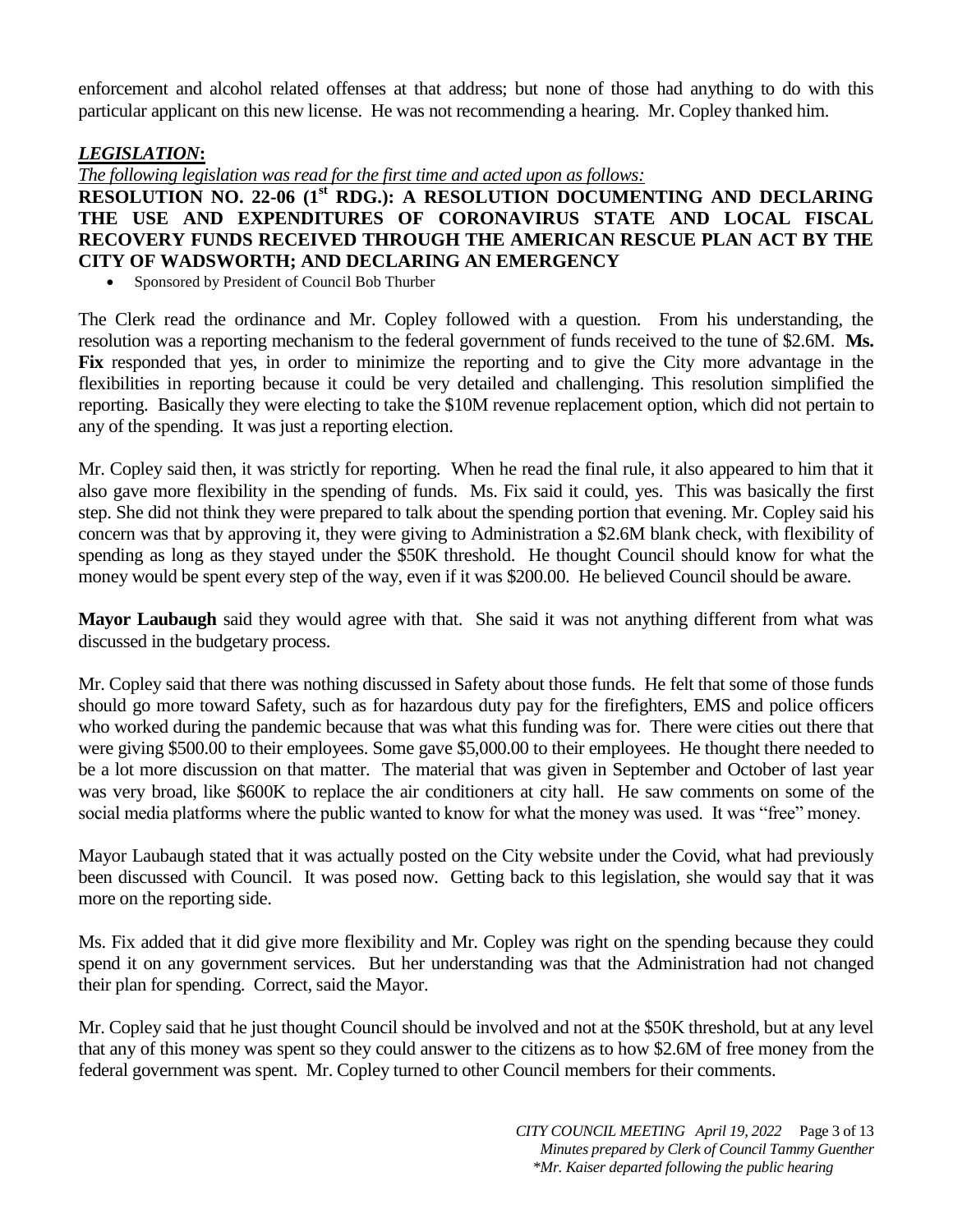**Mr. Williams** said it was not free money, but it was to them unearned money. He agreed that they had a responsibility to their citizens and he thought they should answer to them how they spent every penny.

Mayor Laubaugh said that was why it was brought up when it was originally presented once they recognized how much they would receive. They could revisit that, but the bottom line was that… Mr. Copley said he had voiced disagreement at that time that not enough was going to the Safety Forces; it had not been mentioned since.

**Mr. Rospert** agreed with Mr. Copley, and to his point, the Safety Forces were there for them. They were making the runs and putting lives on the line when there were other departments that were not functioning at full capacity. He thought they should get a portion of it.

Mr. Thurber asked for other thoughts or questions. He asked Mr. Copley for a motion on the resolution.

Mr. Copley made a motion, which was seconded by Mr. Williams, to place Resolution No. 22-06 on second reading. An all in favor vote was taken and all Council members present voted in favor of the motion. **Resolution No. 22-06 advanced to second reading for the meeting of May 4, 2022.**

## **ORDINANCE NO. 22-034 (1<sup>st</sup> RDG.): AN ORDINANCE AUTHORIZING THE DIRECTOR OF PUBLIC SERVICE TO ENTER INTO AN AGREEMENT FOR PROFESSIONAL ENGINEERING AND SMOKE AND DYE TESTING SERVICES FOR THE SANITARY SEWER OVERFLOW REMEDIATION PROGRAM AND DECLARING AN EMERGENCY**

- Sponsored by Council Member Bruce Darlington
- Forwarded by Public Service Committee April 12, 2022

Mr. Darlington said the Public Service Committee was still discussing the item and made a motion, which was seconded by Mr. Copley, to place Ordinance No. 22-034 on second reading. An all in favor vote was taken and all Council members present, except Mr. Williams, voted in favor of the motion. Mr. Williams was opposed. **Ordinance No. 22-034 advanced to second reading for the meeting of May 4, 2022.**

## **ORDINANCE NO. 22-035 (1st RDG.): AN ORDINANCE DETERMINING TO PROCEED WITH REPAIRING, REPLACING OR CONSTRUCTING OF CERTAIN SIDEWALKS IN THE CITY OF WADSWORTH AND DECLARING AN EMERGENCY**

- Sponsored by Council Member David Williams
- Discussed by Public Ways Committee April 11, 2022

Mr. Williams made a motion, which was seconded by Mr. Copley, to place Ordinance No. 22-035 on second reading. An all in favor vote was taken and all Council members present voted in favor of the motion. **Ordinance No. 22-035 advanced to second reading for the meeting of May 4, 2022.**

## **ORDINANCE NO. 22-036 (1<sup>st</sup> RDG.): AN ORDINANCE TO MAKE A SUPPLEMENTAL APPROPRIATION OF \$233,364.00 IN VARIOUS FUNDS FOR THE FISCAL YEAR ENDING DECEMBER 31, 2022 AND DECLARING AN EMERGENCY**

- Sponsored by President of Council Bob Thurber
- Discussed by Public Ways Committee April 11, 2022

Mr. Williams asked for clarity on the ordinance from whoever could address it.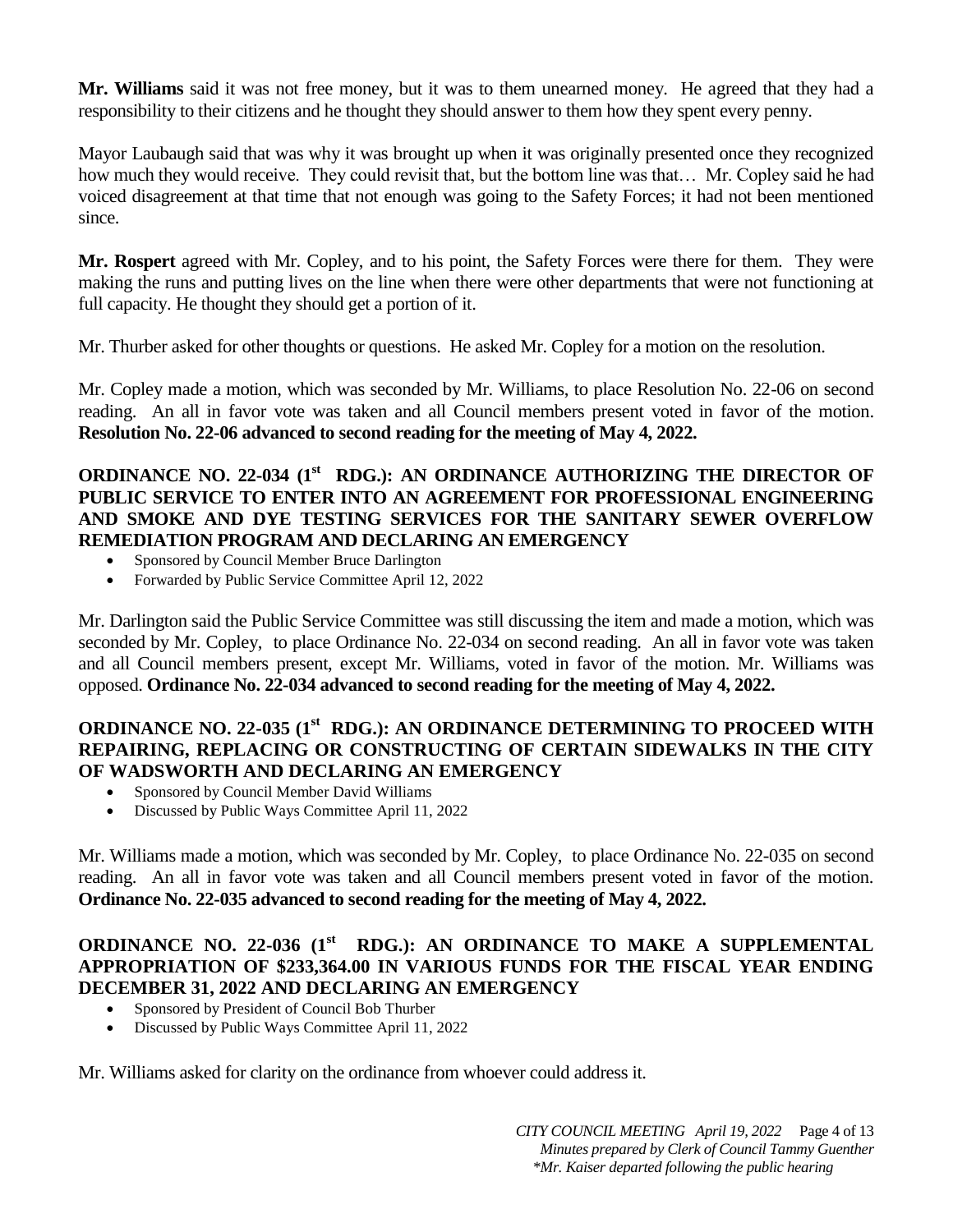**Mr. Testa** said it was related to the item discussed in Public Ways Committee. They had asked Mr. Patrick to reach out to some of their state legislators to see if there was something they could do to obtain additional funding. This related to the overage costs or costs in excess of the grant on the Seville Road Roundabout, SR-57 project. After the grant, they as a City were responsible for the costs above that. Costs had been higher pretty much across the board on all of their projects. Mr. Patrick reached out both to their state senators as well as their representative to seek additional funding, but no funding was available. In essence the response they received was that the same problem was creeping up throughout the state because of supply chains. He requested passage that evening to basically authorize the additional funds related to the overage for which they as a City were responsible.

Mr. Williams stated that he was not comfortable with passing it that evening. He thought they needed more discussion. Their governor raised the gasoline tax by 10 cents a gallon as soon as he got into office and diesel fuel 20 cents a gallon. There were funds out there whether they wanted to come up with something or not. He did not thing the additional \$233K should be borne by their citizens.

Mr. Williams made a motion, which was seconded by Mr. Copley, to place Ordinance No. 22-036 on second reading. An all in favor vote was taken and all Council members present voted in favor of the motion. **Ordinance No. 22-036 advanced to second reading for the meeting of May 4, 2022.**

# ORDINANCE NO. 22-037 (1<sup>st</sup> RDG.): AN ORDINANCE TO AMEND FINAL RESOLUTION NO. 22-**02 IN REGARD TO FEDERAL PROJECT NO. E 161173 AND DECLARING AN EMERGENCY**

Sponsored by Council Member David Williams

Again, Mr. Williams asked for clarification from the Administration. Mr. Testa said it related to kind of the same situation. Basically it was the resolution that was passed for the funding of the project. Since that time and with the increase in costs, the funding allocation had changed. The funds in the allocations that they originally had in the resolution to fund the cost overage above the grant amount had been updated and changed. This was an amendment to that resolution to acknowledge those changes.

Mr. Williams said that in their Public Ways meeting the number was \$289K. He asked for an explanation of why it was \$233K. Ms. Fix said she could explain it if Mr. Testa concurred. She said the increase was \$289,170 on the invoice from ODOT. Apparently according to the City Engineer, there was about \$59K available in the budget that she was able to allocate to this project. Therefore, they only needed a supplemental for the \$233K. That was what the difference was. Mr. Williams thanked Ms. Fix.

Mr. Williams made a motion, which was seconded by Mr. Copley, to place Ordinance No. 22-037 on second reading. An all in favor vote was taken and all Council members present voted in favor of the motion. **Ordinance No. 22-037 advanced to second reading for the meeting of May 4, 2022.**

# **ORDINANCE NO. 22-038 (1st RDG.): AN ORDINANCE TO AUTHORIZE THE DRAWING OF A WARRANT IN AN AMOUNT NOT TO EXCEED \$289,170.00 FOR THE PAYMENT OF THE AMOUNT DUE UPON A CONTRACT WITH THE OHIO DEPARTMENT OF TRANSPORTATION AND TO DECLARE AN EMERGENCY**

Sponsored by President of Council Bob Thurber

Mr. Williams made a motion, which was seconded by Mr. Copley, to place Ordinance No. 22-038 on second reading. An all in favor vote was taken and all Council members present voted in favor of the motion. **Ordinance No. 22-038 advanced to second reading for the meeting of May 4, 2022.**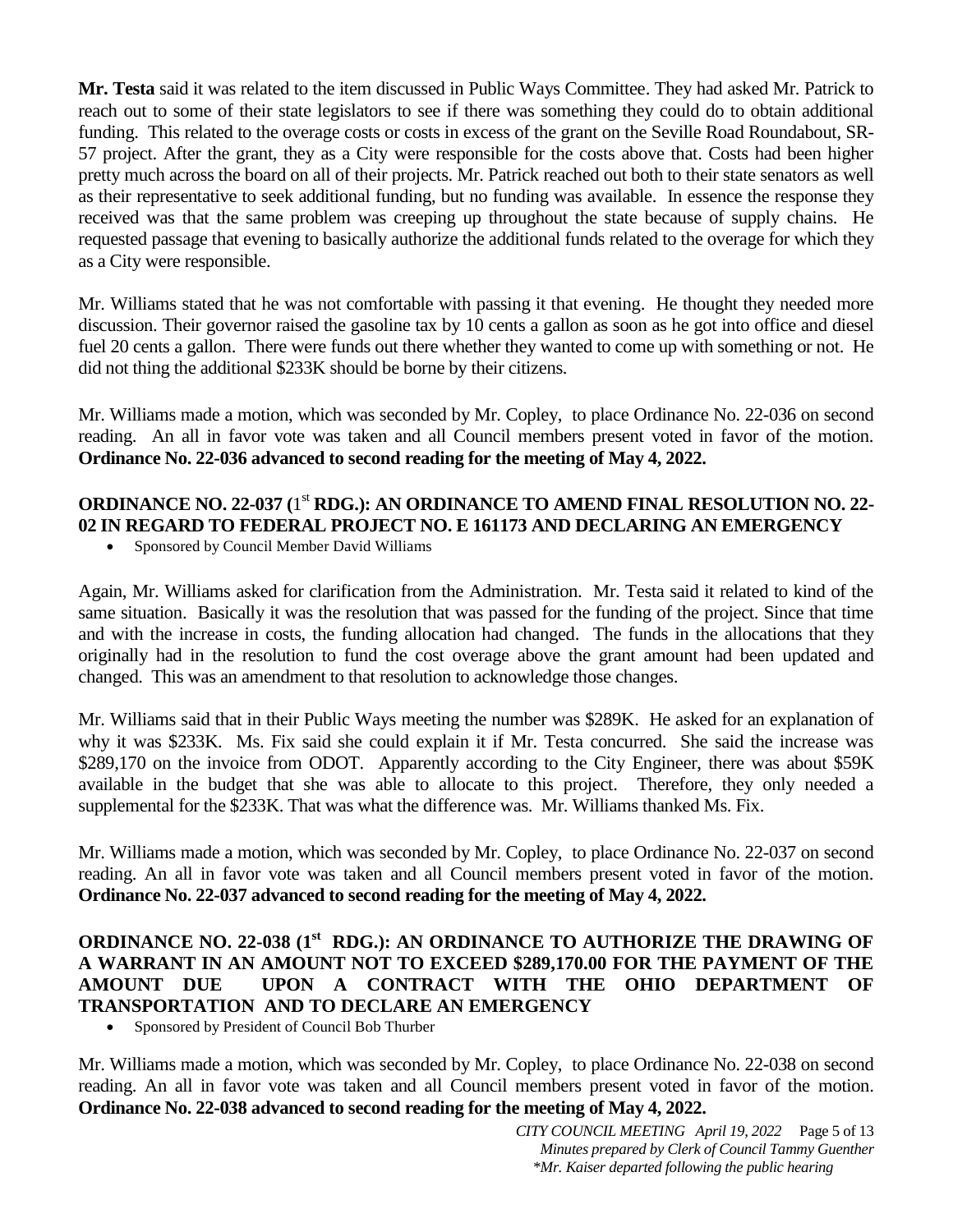## **ORDINANCE NO. 22-039 (1st RDG.): AN ORDINANCE TO AUTHORIZE THE DRAWING OF A WARRANT IN AN AMOUNT NOT TO EXCEED \$9,456.00 FOR THE PAYMENT OF THE AMOUNT DUE UPON A CONTRACT WITH AK CONSTRUCTION AND TO DECLARE AN EMERGENCY**

Sponsored by President of Council Bob Thurber

The Clerk read the ordinance title. Mr. Thurber offered some clarification, saying it was a unique piece of legislation. Typically, they partnered with Main Street and the City to contract with someone to plow the streets downtown and shovel the sidewalks. For the last four or five years it had been AK Construction. Last year, AK did not get paid timely; the year before that, timely; and the year before that, timely. Here they were again, and he was a little annoyed at himself because he called them in January to ask if they got paid. They said yes, they did. That was wonderful. Mr. Thurber did not check back. So here they were several months in and it seemed to him that there had to be a better way to do this, which was why he promised to talk about the legislation tonight. It just seemed like the program really worked well until it got to payment and they did not pay AK Construction very well, very often. He did not sneak up on the Auditor, but had asked Ms. Fix to help him unwind that a bit as to how it happened and why. She'd sent him something nice so he would read it.

Part of it was that first they needed a warrant. There was a part of it that was contractual for \$26K. Ms. Fix verified that that was the original contract amount. Mr. Thurber understood. He said they had a lot of snow that year early on. What happened once the contract amount was exceeded? Ms. Fix said there should have been an addendum to the contract. That did happen, but it did not happen until April sometime. Once that contract was approved by both parties, then a purchase order should have been in place to encumber the funds and that did not occur in February. So neither the contract nor the purchase order was in place. Mr. Thurber assumed that until maybe yesterday that things were not in place and didn't get signed. Ms. Fix said it was a little more complicated than that.

Mr. Testa spoke to the approval process. He thought what happened in this case, in the midst of things, as they continued to get snow, it was important to get the plows and the salt down as quickly as they could. So those services were authorized, but the dollar amount because of the snow that they'd had, exceeded the \$26K of the contract. The authorization for those services occurred before they had the contract addendum signed and before the purchase order went through the system, which were both required for payment. One of the things that they had done internally over the last week or so, was to reassign some of those items so more of the birddogging could occur. That would be allocated to Mr. Testa, who said he had a background in finance. Those were things that he was good at tracking. He believed going forward they would be solid and no have the timing issues. But in this particular case, it was a matter of lots of snow and the need to respond quickly, but also rules that prevent payment until the other pieces were put in place.

Mr. Copley asked what determined the \$26K up front purchase order. Why couldn't they take the average over the last three years and treat it as a maintenance contract as they did for a copy machine? He felt bad every year and having to look at a bill that was not being paid by their City, especially to a contractor from their City and that before his contract, the downtown was a mess. A person could not walk on the sidewalk safely. AK Construction had done a fantastic job at cleaning the downtown and making it safe for the residents, and no he had to come and ask for his money? That was bad business.

Again, Mr. Testa replied, Mr. Patrick had looked at it. He felt the same as Mr. Copley did and had directed Mr. Testa to take a more active role. He did not think they would experience this type of thing very often, in the future. In regard to the initial part of Mr. Copley's question, Mr. Testa did not know how the \$26K was chosen. He suspected that it was an estimate based on what they had done in the past. Hindsight was 20/20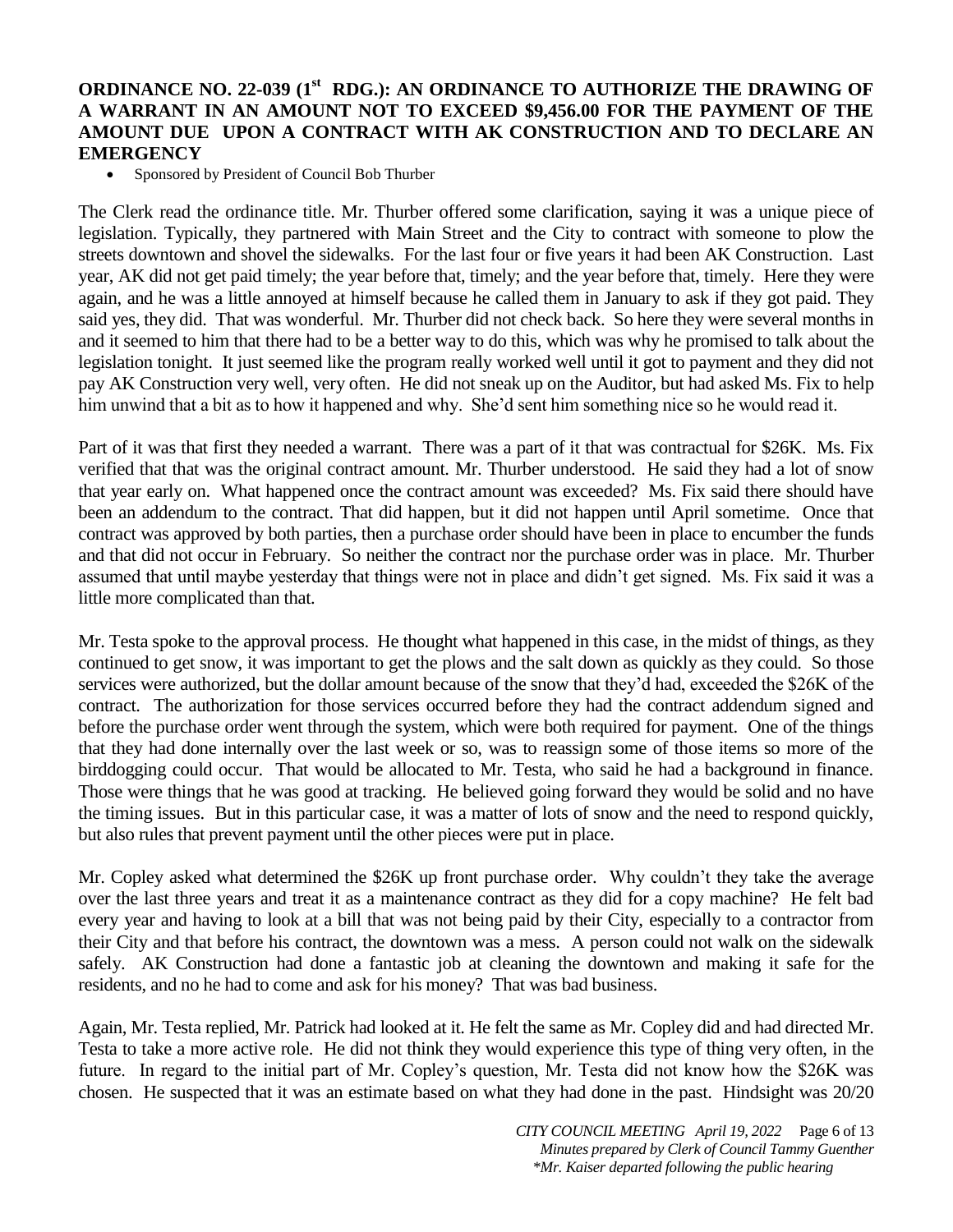but not wanting to over encumber and to use funds that might not come to fruition. He thought that it was an educated guess based on the historical spends. This year had just been unusually snowy with snow events that required a quick response.

That was why Mr. Copley suggested a three-year average for cost, which he said would give them a halfway decent number. To Mr. Testa's comment about not over encumbering, he fully agreed but they did it in a number of line items because there was money that came back every year. This was ludicrous.

Mr. Rospert said he came to the same conclusion in August where he had a similar experience in providing services and merchandise to the City. Nine months later he had to come and beg for his money. He just didn't think it was right. If he did not pay his electric bill, they would be putting on some late fees and offering to shut his electric off. He thought it was just ridiculous that they were doing this for a resident of their community that did not have to do the job. They could get somebody else, but he still did it and did not get paid – four years. Mr. Rospert said he was very embarrassed with the way this was done.

Mr. Thurber understood that Mr. Testa was the new guy in the seat and it was unfair to him. However, it was the fourth time they had heard something similar. They were going to straighten out next year. He hoped that this was maybe something that Ways or Economic Development could follow up on. They could not keep on doing this. He knew that AK Construction started at 5:00 a.m. to get five guys together. He always took Mr. Thurber's calls at five in the morning. He drove up the street with a quarter million dollars of equipment, some of it bought specifically for this. They had hand shovels and specialized equipment. They did the job well. He puts gas in and paid insurance. He paid for the salt! As a small businessman, Mr. Thurber hated to be on the other end of not paying a guy. None of them had done business that way. It struck him that after four years, they had to do something strategically different. It was not okay to say that they were going to tweak it. He was asking City Council to make it their responsibility to see that they got in front of it for next year.

Mr. Copley said the most important thing right now was to get it paid. Mr. Williams' question was whether the \$9,456.00 represented payment in full and everything that was owed. Ms. Fix said it was just a portion of it. It was the part where they needed a warrant because no purchase order was in place. It was a partial payment. The warrant amount was not the full payment. Once they got the warrant, they would be able to issue full payment. They planned to do it tomorrow. Paid in full tomorrow, Mr. Williams confirmed. The answer from the Auditor was yes. They would have everything they needed to make that payment.

Mr. Thurber thanked Ms. Fix.

Mr. Darlington was curious why the Wadsworth City Schools were involved. It was mentioned in the ordinance in looking at the first "whereas" clause. Ms. Fix said that should have been corrected as it was from a prior warrant. It was communicated. It should say "AK Construction." The last warrant had been with the schools. Mr. Morris confirmed that it would need an amendment. He could provide a proper version if they wished. Mr. Thurber said they could amend the existing version. He appreciated Mr. Morris' offer and commended Mr. Darlington for a good catch!

Mr. Stugmyer made a motion to amend Ordinance No. 22-039 to take the school language out and include AK Construction in the ordinance. Mr. Copley seconded. An all in favor vote was taken and all Council members present voted in favor of the motion. **Ordinance No. 22-039 was amended.** Mr. Stugmyer made a motion, which was seconded by Mr. Copley, to suspend the three reading rule on Amended Ordinance 22-039. A roll call vote was taken. Ayes: Hines, Rospert, Stugmyer, Copley, Yurchiak, Darlington, Williams. Nays: none.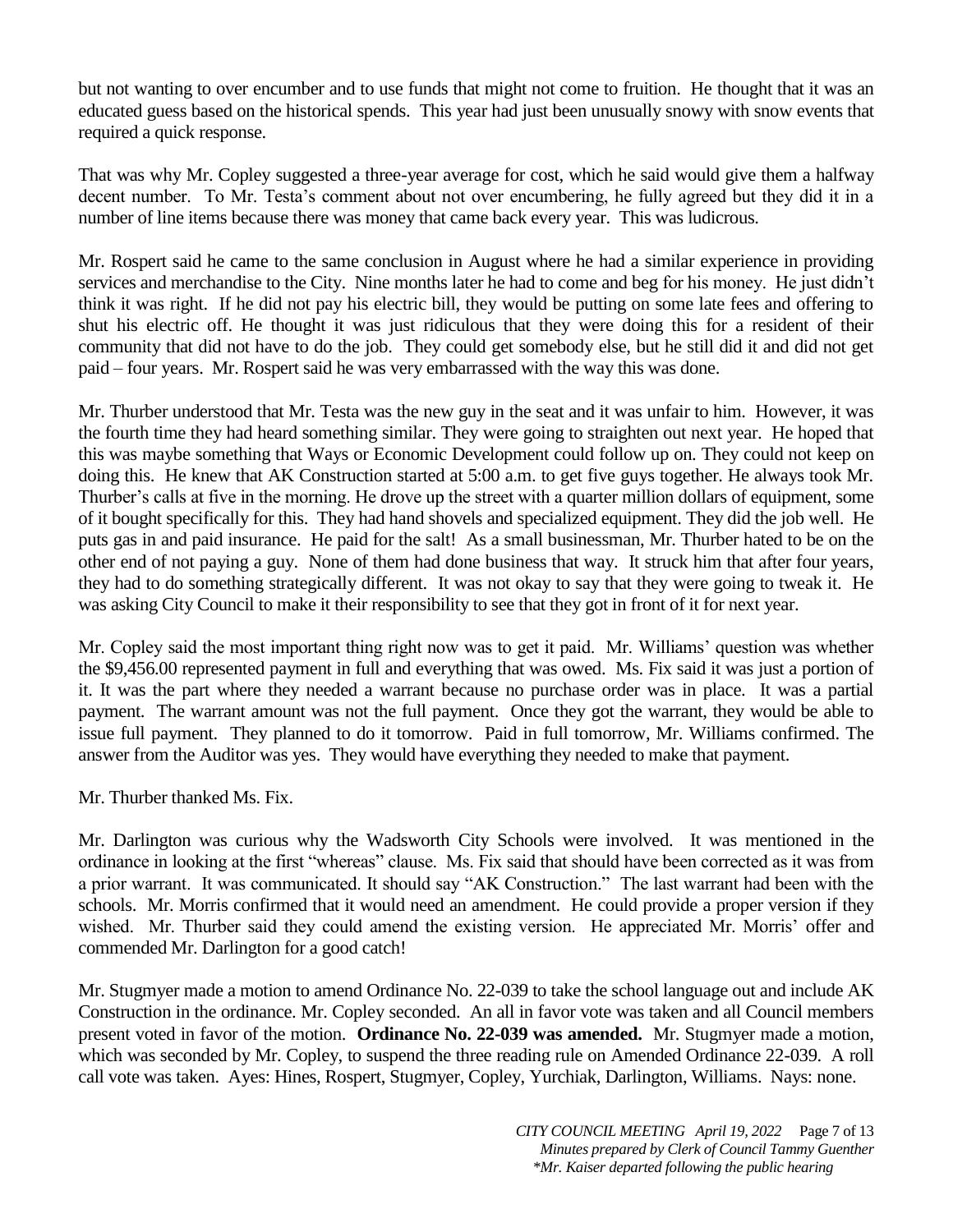Mr. Stugmyer called the question. Mr. Thurber called for a vote. A roll call vote was taken. Ayes: Rospert, Stugmyer, Copley, Yurchiak, Darlington, Williams, Hines. Nays: none. **Amended Ordinance No. 22-039 declared to have been adopted.**

**ORDINANCE NO. 22-040 (1<sup>st</sup> RDG.): AN ORDINANCE FINDING THE EXISTENCE OF A REAL AND PRESENT EMERGENCY IN CONNECTION WITH THE OPERATION AND MAINTENANCE OF THE DEPARTMENT OF PUBLIC SERVICE NECESSITATING AUTHORIZING THE DIRECTOR OF PUBLIC SERVICE TO PURCHASE A DOUBLE AXLE PACKER TRUCK FROM BEST EQUIPMENT CO. OF OHIO THE PURCHASE OF AUTHORIZING WITHOUT FORMAL BIDDING AND ADVERTISING AND DECLARING AN EMERGENCY**

- Sponsored by Council Member Bruce Darlington
- Forwarded by Public Service Committee April 12, 2022

The Clerk read the ordinance and Mr. Williams had a question for the Public Service Committee Chair. He asked Mr. Darlington about the timeframe, whether they had to order it or it was sitting. Mr. Darlington said it was sitting. Two were available and one had been sold, with one still available. He thought it was a complete unit with a packer and Mr. Testa confirmed that it was ready to go. Mr. Darlington said it was a bigger truck with a twin axle, but it would still go around the cul-de-sacs. It was a better unit, a higher grade than what they had currently. The amount was some \$60K over what they would budget because they were going for the single axle. This one was \$60K more, but the existing single axle, if they kept it, would cost \$60K in maintenance. By buying the truck now, they were getting that back. It was available for purchase by the end of the month, so they needed to suspend and call.

Mr. Stugmyer referred to the 2015 single axle would still be able to be used to pick up yard waste as well, so there was still extra use there. Mr. Testa requested passage that evening so they could acquire the vehicle that was still available.

Mr. Darlington made a motion, which was seconded by Mr. Stugmyer, to suspend the three reading rule on Ordinance 22-040. A roll call vote was taken. Ayes: Stugmyer, Copley, Yurchiak, Darlington, Williams, Hines, Rospert. Nays: none. Mr. Darlington called the question. Mr. Thurber called for a vote. A roll call vote was taken. Ayes: Copley, Yurchiak, Darlington, Williams, Hines, Rospert, Stugmyer. Nays: none. **Ordinance No. 22-040 declared to have been adopted.**

## ORDINANCE NO. 22-041 (1<sup>st</sup> RDG.):AN ORDINANCE AUTHORIZING AND DIRECTING THE **DIRECTOR OF PUBLIC SERVICE TO ADVERTISE FOR AND RECEIVE BIDS AND ENTER INTO A CONTRACT FOR THE PURCHASE OF A FORTY TWO FOOT WORKING HEIGHT ARTICULATING-TELESCOPING AERIAL BASKET TRUCK AND DECLARING AN EMERGENCY**

- Sponsored by Council Member Bruce Darlington
- Forwarded by Public Service Committee April 12, 2022

The Clerk read the ordinance. Mr. Darlington said it was a vehicle for the Electric Department to replace an existing aerial truck. He did not recall if it was on the lot or not. Mr. Testa said the issue with this particular truck was that the manufacturer had come back to tack on a surcharge. Apparently they were doing it to all of their customers, saying they did not have to pay the surcharge but they would be taken out of the order book. From their standpoint, he thought what was happening was that materials, particularly steel, had gone up. So there was enough demand and few enough trucks that that they could in essence raise the prices on those with the surcharges. Somebody was going to buy it. With this legislation and the reason it was amended was to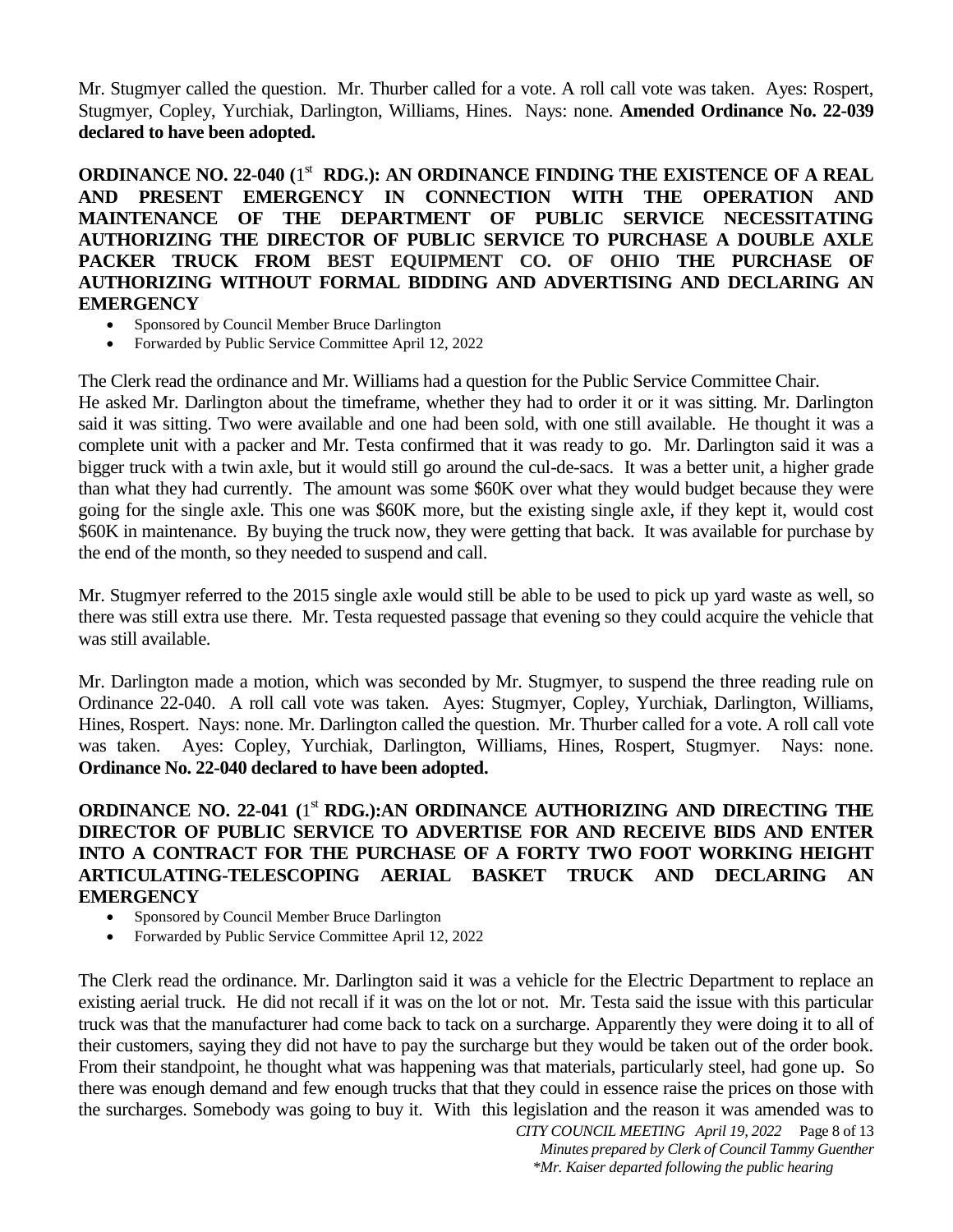build into the price, a higher amount not to exceed, in case the manufacturer did something like this again. Right now, the net cost to the City, because of the way they originally put the specs together was minor at less than \$1,000. But there was also a reasonable lead time on these trucks. They were likely looking at the fall or late third quarter as the earliest to the truck. The issue faced with this was that the dealers – Valley, the truck dealer, for example – only got so many spots from the manufacturers. The dealers then only had so many spots to hold it open for customers. When a purchase order came in, that customer was getting the truck. It was in their best interest to get their purchase order in to make sure they got one of the couple spots and the vehicle was at least in the queue. He recommended was to pass the ordinance that evening.

Mr. Williams had a question and observed that was on the chassis. He asked about the body and whether it was the same thing. Mr. Testa said no; his understanding was that the surcharge only applied to the chassis. Mr. Williams observed that was the next ordinance, but for this one the price was locked in. Mr. Darlington saw that Mr. Testa had been discussing 22-042 and Mr. Testa said yes.

For the bucket truck, Mr. Testa believed they had discussed this. It replaced a 2006 model. They had budgeted \$155K for it. They also recommended that it was passed that evening because the earlier they went out to bid the better the chances to get a vehicle more quickly.

Mr. Darlington said the only truck that was available was the packer truck. That was correct, said Mr. Testa.

With no other questions on Ordinance No. 22-041, Mr. Darlington made a motion, which was seconded by Mr. Williams, to suspend the three reading rule. A roll call vote was taken. Ayes: Yurchiak, Darlington, Williams, Hines, Rospert, Stugmyer, Copley. Nays: none. Mr. Darlington called the question. Mr. Thurber called for a vote. A roll call vote was taken. Ayes: Darlington, Williams, Hines, Rospert, Stugmyer, Copley, Yurchiak. Nays: none. **Ordinance No. 22-041 declared to have been adopted.**

# **ORDINANCE NO. 22-042 (1st RDG.): AN ORDINANCE AUTHORIZING THE DIRECTOR OF PUBLIC SERVICE TO PURCHASE A 2023 FREIGHTLINER M2 106 CONVENTIONAL CHASSIS THROUGH PARTICIPATION IN AN OHIO DEPARTMENT OF ADMINISTRATIVE SERVICES CONTRACT AND DECLARING AN EMERGENCY**

- Sponsored by Council Member Bruce Darlington
- Forwarded by Public Service Committee April 12, 2022
- Updated copy distributed

Mr. Darlington made a motion, which was seconded by Mr. Stugmyer , to suspend the three reading rule on Ordinance No. 22-042. A roll call vote was taken. Ayes: Hines, Rospert, Stugmyer, Copley, Yurchiak, Darlington, Williams. Nays: none. Mr. Darlington called the question. Mr. Thurber called for a vote. A roll call vote was taken. Ayes: Rospert, Stugmyer, Copley, Yurchiak, Darlington, Williams, Hines. Nays: none. **Ordinance No. 22-042 declared to have been adopted.**

## **ORDINANCE NO. 22-043 (1<sup>st</sup> RDG.): AN ORDINANCE TO MAKE AN APPROPRIATION OF \$1,507,742.00 IN THE FIRE EQUIPMENT RESERVE FUND 437 FOR PURPOSES OTHER THAN PERSONAL**

- Sponsored by President of Council Bob Thurber
- Revised April 19, 2022

Mr. Copley asked that Auditor Fix provide an explanation. Ms. Fix said there was a \$12K portion of the ordinance for the County Auditor's fee to collect and distribute to the City the fire levy. It was not budgeted in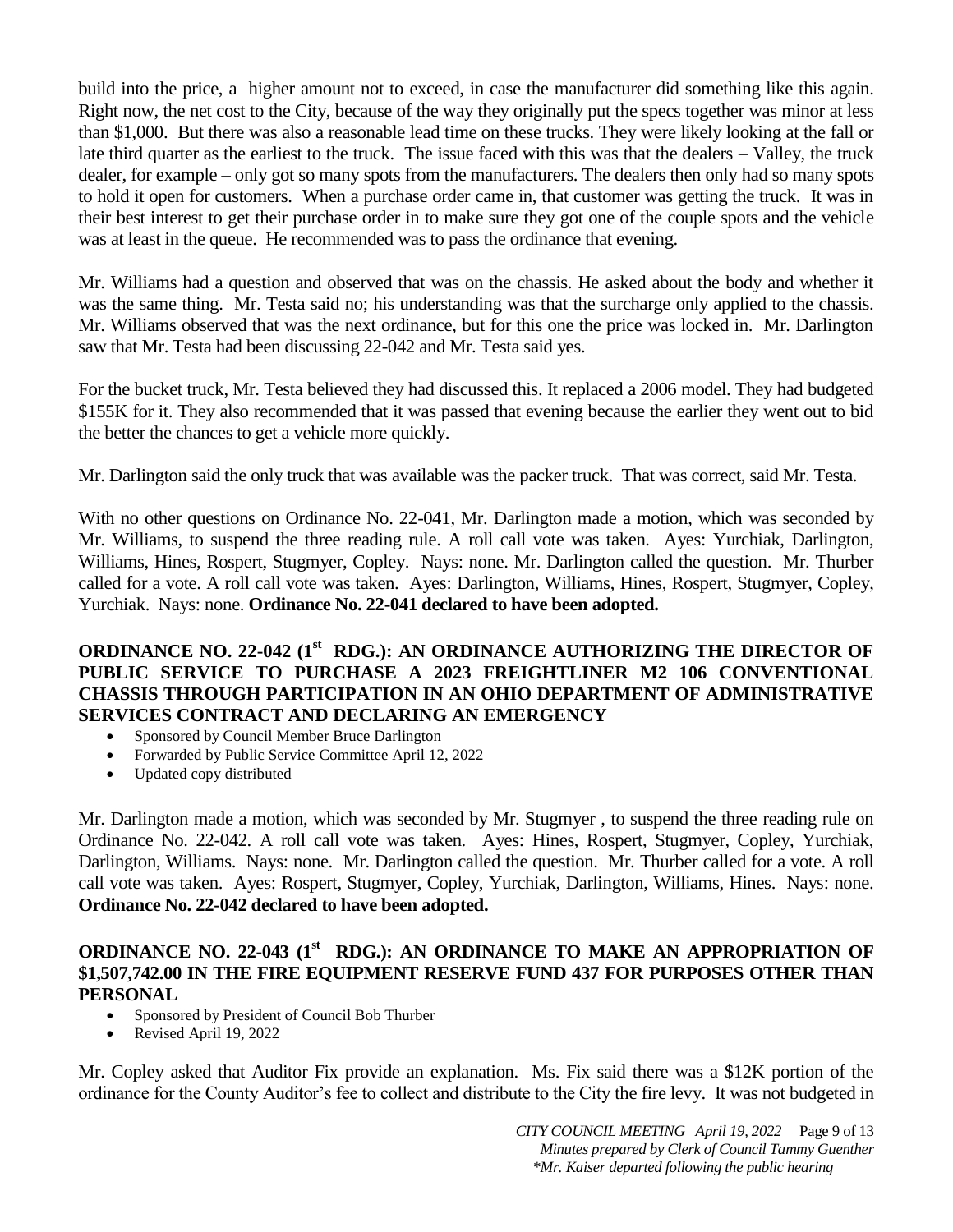the 2022 budget. That was the first part. The remaining \$1,495,742 was needed because initially they thought they would use the bond proceeds for the purchase of a fire truck. The Council gave them the authority to sell bonds and those funds were deemed appropriated when the bonds were sold. However, they needed an appropriation now prior to the bond sale, to sign the contract, which was needed tomorrow, for the purchase of this fire truck. Therefore, they would post the supplemental, which gave them the budget, and enter a purchase order. She could sign the fiscal officer's certificate and the Safety Director could sign the contract for the fire apparatus, tomorrow.

Then, said Mr. Copley, when the bonds were sold, the money would come back to the 437 account. Ms. Fix said they would actually sell the bonds before they had to pay for this fire truck. It was really just appropriating the budget so she could sign the fiscal officer's certificate for the contract. Mr. Copley described it basically as a pass-through. Ms. Fix said it was a temporary solution for her to be able to sign the fiscal officer's certificate.

There were no further questions.

Mr. Copley made a motion, which was seconded by Mr. Williams, to suspend the three reading rule on Ordinance No. 22-043. A roll call vote was taken. Ayes: Stugmyer, Copley, Yurchiak, Darlington, Williams, Hines, Rospert. Nays: none. Mr. Copley called the question. Mr. Thurber called for a vote. A roll call vote was taken. Ayes: Copley, Yurchiak, Darlington, Williams, Hines, Rospert, Stugmyer. Nays: none. **Ordinance No. 22-043 declared to have been adopted.**

## **ORDINANCE NO. 22-044 (1<sup>st</sup> RDG.): AN ORDINANCE AUTHORIZING THE DIRECTOR OF PUBLIC SERVICE TO ENTER INTO AN AGREEMENT WITH THE OHIO DEPARTMENT OF TRANSPORTATION (ODOT) TO PARTICIPATE IN THE OHIO DEPARTMENT OF TRANSPORTATION (ODOT) ANNUAL ROAD SALT BID IN ACCORDANCE WITH DIVISION (B) OF SECTION 5513.01 OF THE OHIO REVISED CODE AND DECLARING AN EMERGENCY**

- Sponsored by Council Member David Williams
- Discussed by Public Ways Committee April 11, 2022

Mr. Williams made a motion, which was seconded by Mrs. Hines, to place Ordinance No. 22-044 on second reading. An all in favor vote was taken and all Council members present voted in favor of the motion. **Ordinance No. 22-044 advanced to second reading for the meeting of May 4, 2022.**

#### *The following legislation was read for the second time, having been previously read at different meetings on different days, and acted upon as follows:*

**ORDINANCE NO. 22-030 (2<sup>nd</sup> RDG.): AN ORDINANCE AUTHORIZING THE MAYOR TO ENTER INTO A LEASE AGREEMENT BETWEEN THE CITY OF WADSWORTH AND THE MEDINA COUNTY PARK DISTRICT TO LEASE 58.3 ACRES OF LAND ALSO KNOWN AS HOLMESBROOK PARK AND DECLARING AN EMERGENCY**

- Sponsored by Council Member David Williams
- Forwarded by Public Ways Committee March 14, 2022

Mr. Williams asked if the ordinance was complete. He understood there was an Exhibit A and it was missing. Mr. Testa responded that at the park district's request they were putting together and map that showed the borders of the property. It was an exhibit to the agreement. Mr. Williams understood they needed to wait for it. Mr. Testa agreed that it would go to third reading.

*CITY COUNCIL MEETING April 19, 2022* Page 10 of 13 *Minutes prepared by Clerk of Council Tammy Guenther \*Mr. Kaiser departed following the public hearing* Mr. Williams made a motion, which was seconded by Mrs. Hines, to place Ordinance No. 22-030 on third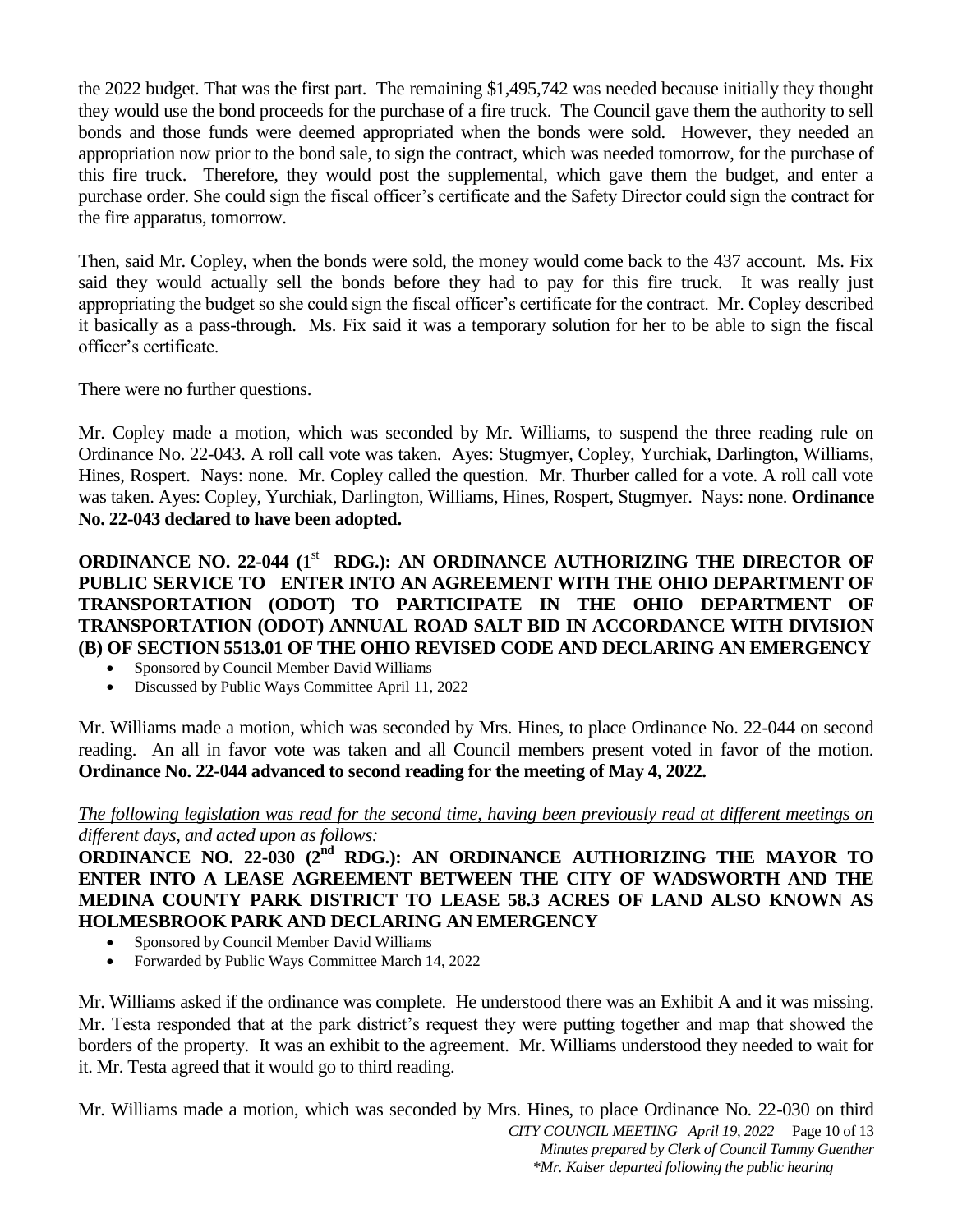reading. An all in favor vote was taken and all Council members present voted in favor of the motion. **Ordinance No. 22-030 advanced to third reading for the meeting of May 4, 2022.**

At that point, Mr. Testa apologized for interrupting and referred to **Ordinance No. 22-044** on the salt purchase. He understood it was moved to the next reading. Their request would be to pass that this evening because the application that needed filing to purchase the salt would have to be filed by the end of this calendar month. Mr. Williams asked the price for the contract. Mr. Testa looked it up. Mr. Yurchiak asked if it was a bid and Mr. Williams thought it was a state contract. That was correct, said Mr. Testa, noting that prices were more favorable than under CUE purchase agreements. Mr. Williams thought they could go ahead and pass it.

Mr. Williams asked for a point of order from the Law Director. They had already moved the ordinance to second reading. Mr. Morris said to read it again and go ahead and vote on it.

**ORDINANCE NO. 22-044 (2<sup>nd</sup> RDG.): AN ORDINANCE AUTHORIZING THE DIRECTOR OF PUBLIC SERVICE TO ENTER INTO AN AGREEMENT WITH THE OHIO DEPARTMENT OF TRANSPORTATION (ODOT) TO PARTICIPATE IN THE OHIO DEPARTMENT OF TRANSPORTATION (ODOT) ANNUAL ROAD SALT BID IN ACCORDANCE WITH DIVISION (B) OF SECTION 5513.01 OF THE OHIO REVISED CODE AND DECLARING AN EMERGENCY**

- Sponsored by Council Member David Williams
- Discussed by Public Ways Committee April 11, 2022

The Clerk read the ordinance again.

Mr. Williams made a motion, which was seconded by Mr. Copley, to suspend the three reading rule on Ordinance No. 22-044. A roll call vote was taken. Ayes: Yurchiak, Darlington, Williams, Hines, Rospert, Stugmyer, Copley. Nays: none. Mr. Williams called the question. Mr. Thurber called for a vote. A roll call vote was taken. Ayes: Darlington, Williams, Hines, Rospert, Stugmyer, Copley, Yurchiak. Nays: none. **Ordinance No. 22-044 declared to have been adopted.**

*The following legislation was read for the third time, having been previously read at different meetings on different days, and acted upon as follows:* 

**ORDINANCE NO. 22-022 (3<sup>rd</sup> RDG.): AN ORDINANCE TO CHANGE THE ZONING DISTRICT CLASSIFICATION OF CITY LOT 6463 FROM THE C-5 COMMERCIAL DISTRICT TO THE R-3 RESIDENTIAL DISTRICT** 

*Without Council Objection, Public Hearing was set for April 19, 2022, at 5:30 p.m., in Council Chambers* 

- Sponsored by Council Member Thomas Stugmyer
- Forwarded by Economic Development & Planning Committee March 14, 2022

As the Council President explained, they did not typically vote on a zoning ordinance eon the night of a public hearing. However, they had seen the ordinance and discussed in Economic Development and Planning Committees, as well as the Planning Commission. Based on that and the timeframe the applicant was working with, Mr. Stugmyer made a motion, which was seconded by Mr. Copley, to suspend Council Rule No. 17, allowing them to vote Ordinance No. 22-022 that evening. An all in favor vote was taken and all Council members present voted in favor of the motion. **Council Rule No. 17 was suspended.**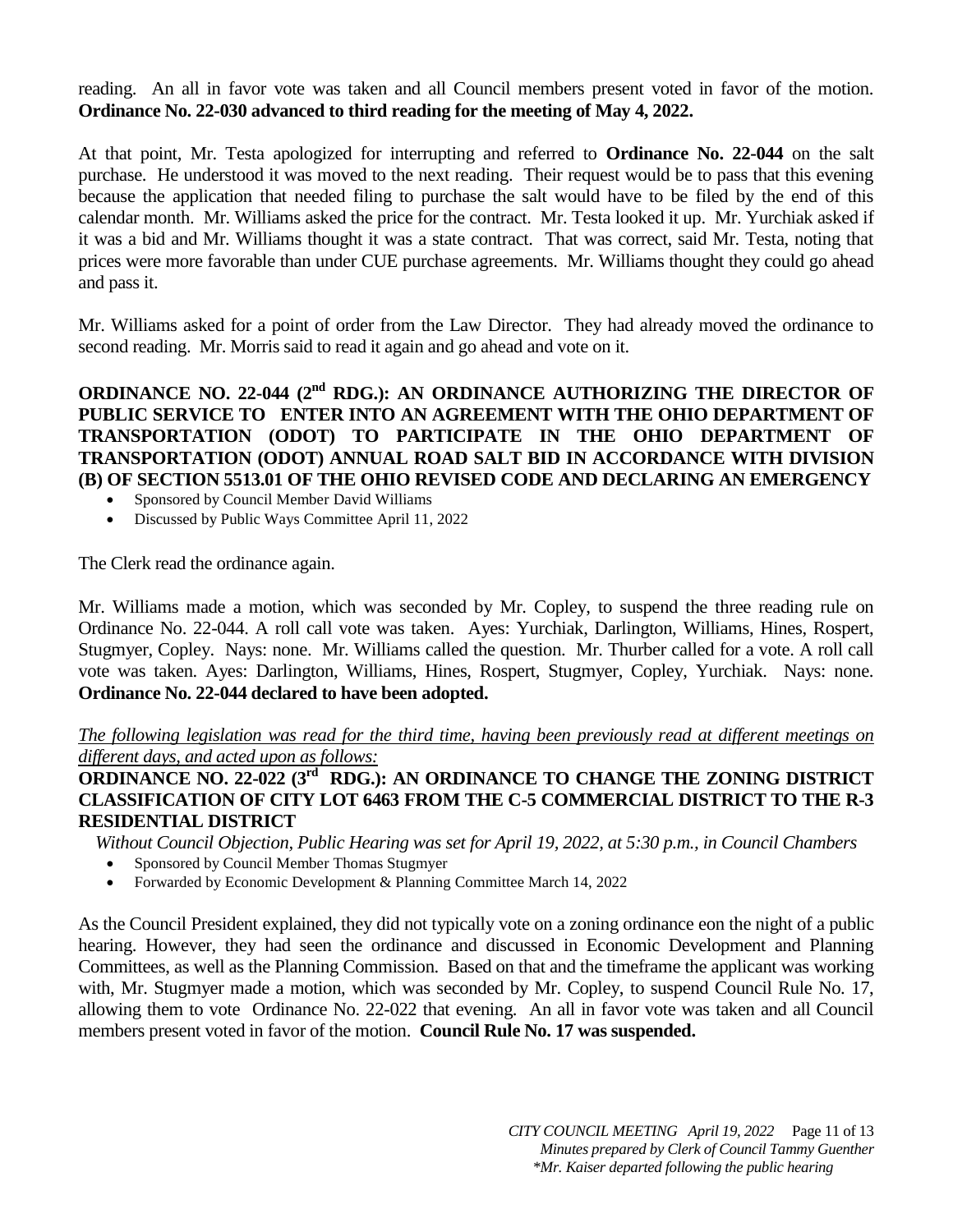Mr. Stugmyer called the question on Ordinance No. 22-022. Mr. Thurber called for a vote. A roll call vote was taken. Ayes: Darlington, Williams, Hines, Rospert, Stugmyer, Copley, Yurchiak. Nays: none. **Ordinance No. 22-022 declared to have been adopted April 19, 2022.**

**ORDINANCE NO. 22-024 (3<sup>rd</sup> RDG.): AN ORDINANCE AUTHORIZING THE DIRECTOR OF PUBLIC SERVICE TO PURCHASE A FIRST RESPONSE AND DIRECTCAST UNIT FROM HENDERSON PRODUCTS, INC. THROUGH PARTICIPATION IN A SOURCEWELL, FORMERLY NATIONAL JOINT POWER ALLIANCE (NJPA), CONTRACT AND DECLARING AN EMERGENCY** 

- Sponsored by Council Member David Williams
- Forwarded by Public Ways Committee March 14, 2022
- Amendment Requested

Mr. Williams called the question on Ordinance No. 22-024. Mr. Thurber called for a vote. A roll call vote was taken. Ayes: Williams, Hines, Rospert, Stugmyer, Copley, Yurchiak, Darlington. Nays: none. **Ordinance No. 22-024 declared to have been adopted April 19, 2022.**

**ORDINANCE NO. 22-025 (3<sup>rd</sup> RDG.): AN ORDINANCE AUTHORIZING THE DIRECTOR OF PUBLIC SERVICE TO NEGOTIATE AND ENTER INTO AN AGREEMENT FOR PROFESSIONAL ENGINEERING SERVICES FOR THE DESIGN OF THE RAINBOW AND MILL STREET CULVERT REPLACEMENT PROJECT AND DECLARING AN EMERGENCY** 

- Sponsored by Council Member David Williams
- Forwarded by Public Ways Committee March 14, 2022

Mr. Williams called the question on Ordinance No. 22-025. Mr. Thurber called for a vote. A roll call vote was taken. Ayes: Hines, Rospert, Stugmyer, Copley, Yurchiak, Darlington, Williams. Nays: none. **Ordinance No. 22-025 declared to have been adopted April 19, 2022.**

## **RESOLUTION NO. 22-04 (3<sup>rd</sup> RDG.): A RESOLUTION DECLARING THE NECESSITY OF REPAIRING, REPLACING OR CONSTRUCTING CERTAIN SIDEWALKS IN THE CITY OF WADSWORTH, REQUIRING THAT ABUTTING PROPERTY OWNERS REPAIR, REPLACE OR CONSTRUCT SAME AND DECLARING AN EMERGENCY**

- Sponsored by Council Member David Williams
- Discussed by Public Ways Committee March 14, 2022

Mr. Williams called the question on Resolution No. 22-04. Mr. Thurber called for a vote. A roll call vote was taken. Ayes: Rospert, Stugmyer, Copley, Yurchiak, Darlington, Williams, Hines. Nays: none. **Resolution No. 22-04 declared to have been adopted April 19, 2022.**

That concluded the legislation for the evening.

#### **OTHER BUSINESS:**

Mr. Thurber noted a couple of housekeeping items to conclude the meeting.

Mr. Copley made a motion to appoint a temporary clerk and hereby appoint Beth Lucas as temporary Deputy Council Clerk for the time period of April 20 to May 3, 2022. Mr. Yurchiak seconded. An all in favor vote was taken and all Council members present voted in favor of the motion. Motion Passed.

Mr. Thurber said that Ms. Guenther rarely took a day off but it was good to have a backup.